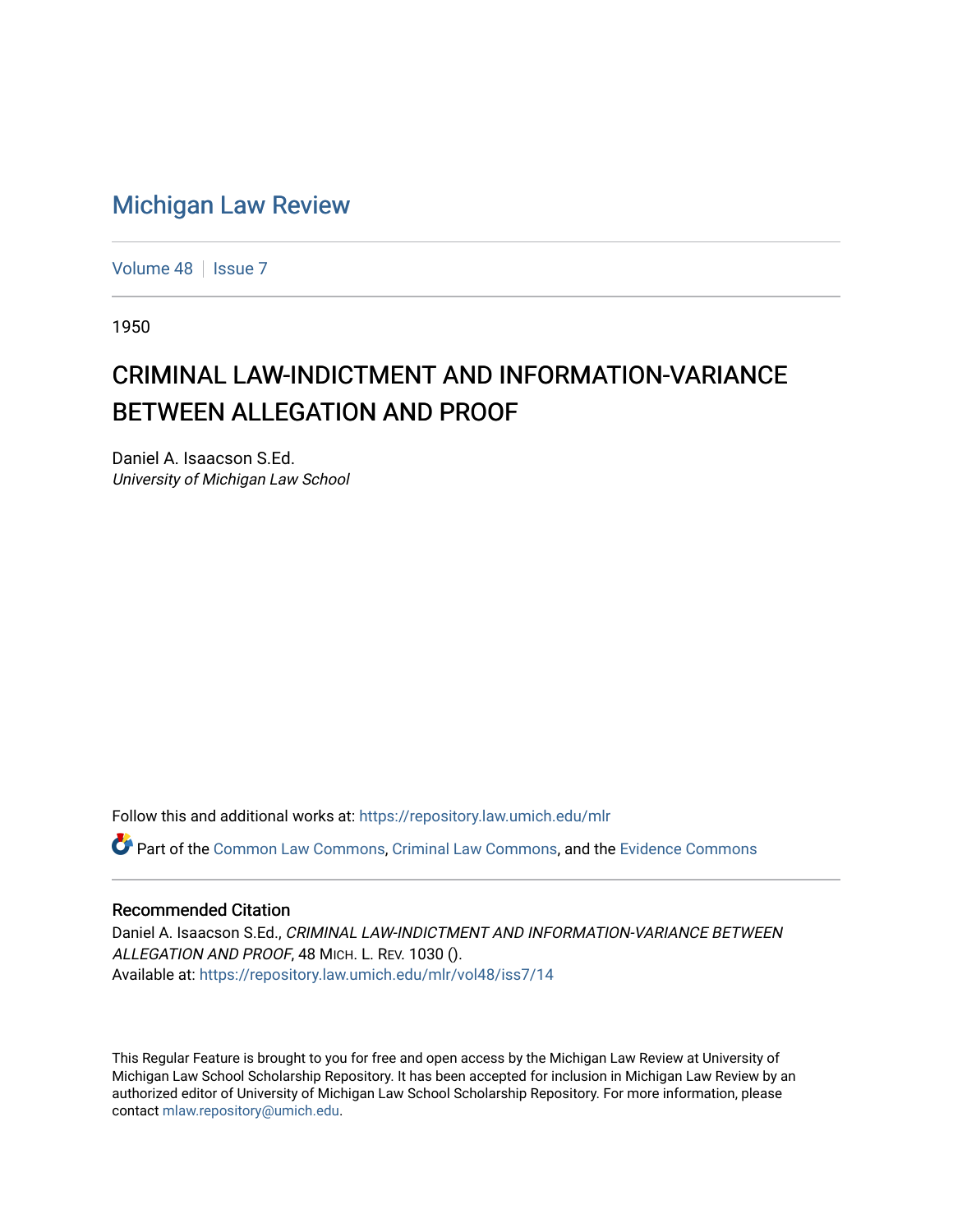CRIMINAL LAW--INDICTMENT AND INFORMATION-VARIANCE BETWEEN ALLE-GATION AND PROOF-In a Texas prosecution for drunken driving, the complaint and information charged that the defendant "...on or about the 11th day of April, A.D. 1948 ..• did then and there unlawfully while intoxicated and while under the influence of intoxicating liquor, drive a motor vehicle ... upon a public highway within said county, to-wit: U.S. Highway #108 about two miles north of the City of Stephenville, Texas. . . . "1 Upon conviction, defendant appealed, one ground being that the State had introduced evidence to the effect that he drove his automobile on Highway  $\#108$ , not U.S. Highway  $\#108$  as alleged. *Held,* judgment reversed. The evidence was not sufficient to support conviction

<sup>1</sup> As to the place of the offense in actions of this nature, the Texas courts require that the prosecution need only allege that it occurred on a "public-highway." Thomas v. State, (Tex. Cr. 1948) 210 S.W. (2d) 826; Duncan v. State, (Tex. Cr. 1948) 213 S.W. (2d) 824.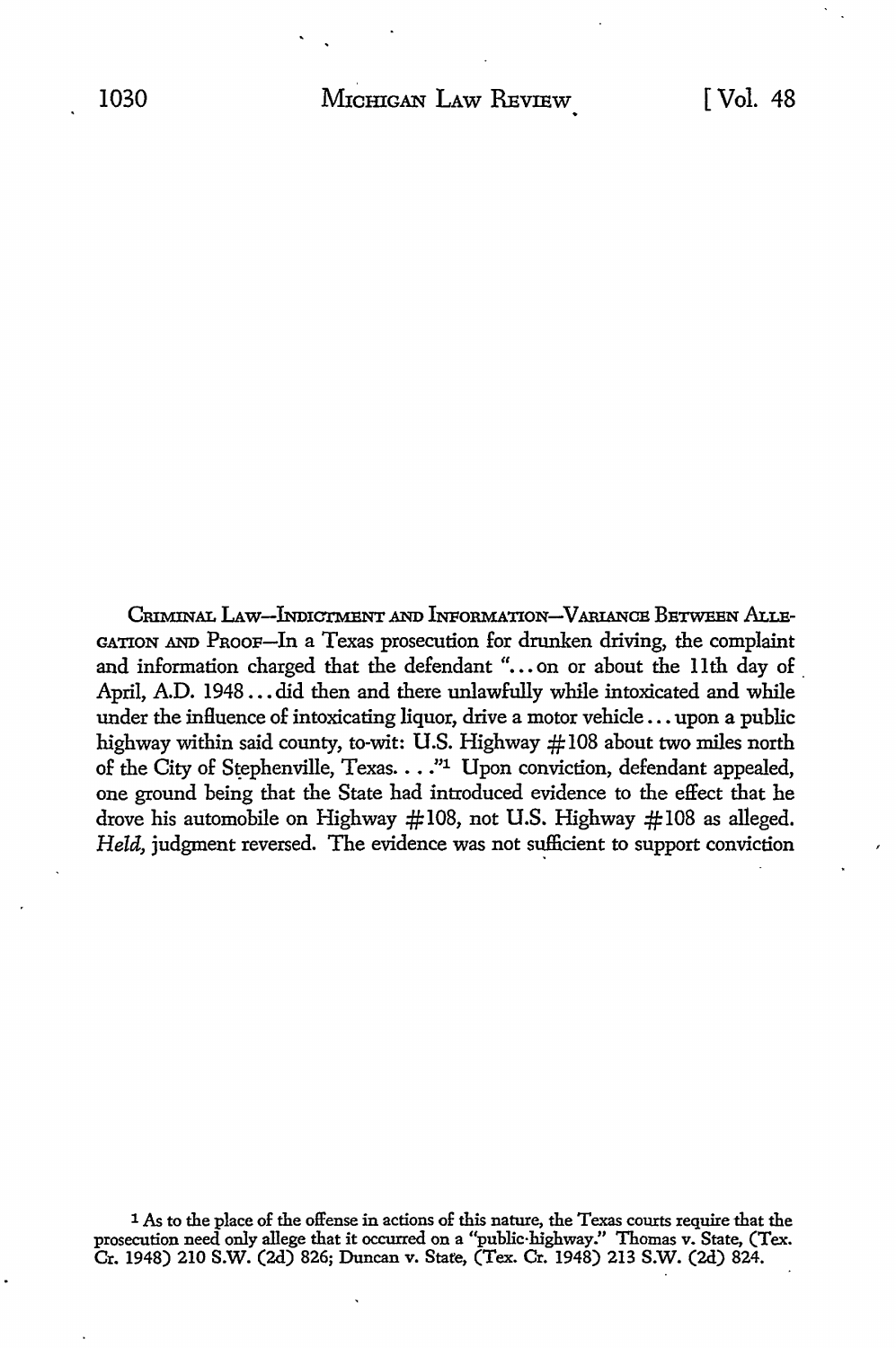because of fatal variance between allegation in information and proof. *Tate v. State, (Tex. Crim. App., 1949) 223 S.W. (2d) 634.* 

The early common law view on variance was that any discrepancy at all between an allegation of some material fact in an indictment or information-and proof of that element was fatal to a conviction, while a deviation as to some immaterial fact was of no consequence.2 Furthermore, if some legally essential or material element was described to a degree that was unnecessary, nonetheless the proof had to correspond exactly with the given description,<sup>3</sup> whereas if the entire averment, along with the descriptive matter, was surplusage, it did not have to be proved.4 While originally intended to prevent the prejudicing of an accused, the rule required such strict conformity that it developed into a device for frustrating justice at every turn. This abuse led to its being repudiated and discarded in favor of a more rational view. The modern approach, which has beeen established throughout the states by virtue of court decisions and statutes, goes to the very basis for having any variance rule in selecting the proper test.<sup>5</sup> The question asked is whether the variance itself is material, rather than whether it is a variance no matter how slight, as to a material matter, and the criterion of materiality is whether the defendant is prejudiced in any way.6 The considerations are that the defendant be fully appraised of the nature of the offense with which he is charged and that he be in no danger of a second prosecution for the same offense.<sup>7</sup> Consequently, in the proper cases, words describing essential matters with unnecessary particularity have been held to be mere surplusage which need not be proved.8 Under this analysis, it cannot be said that the defendant in the principal case was prejudiced. What possible justifiable reason is there for the court to reject a competent approach to which it has previously subscribed and to resort to the tarnished common law rule?<sup>9</sup> The principal case, along with the

<sup>2</sup>State v. Brozich, 108 Ohio St. 559, 141 N.E. 491 (1923); Kemp v. United States, 41 App. D.C. 539 (1914).

<sup>3</sup>Hayes v. State, 33 Ala. App. 178, 31 S. (2d) 306 (1947); Kutler v. United States, (C.C.A. 3d, 1935) 79 F. (2d) 440; Smith v. State, 107 Tex. Cr. 511, 298 S.W. 286 (1927).

<sup>4</sup>Duncan v. State, supra, note l; Barbour v. State, 66 Ga. App. 498, 18 S.E. (2d) 40 (1941).

5 27 AM. JUR,, Indictments and Information § 176 (1940); State v. Brozich, supra, note 2. <sup>6</sup>United States v. Twentieth Century Bus Operators, (C.C.A. 2d, 1939) 101 F. (2d) 700; State v. Potter, 195 Iowa 163, 191 N.W. 855 (1923).

? "The true inquiry  $\ldots$  is not whether there has been a variance in proof, but whether there has been such a variance as to 'affect the substantial rights' of the accused." Berger v. United States, 295 U.S. 78, 55 S.Ct. 629 (1935). See also, Henderson v. State, 97 Tex. Cr. 247,260 S.W. 868 (1924).

s Mealer v. State, 64 Ga. App. 282, 13 S.E. (2d) 38 (1941); Barbour v. State, 66 Ga. App. 498, 18 S.E. (2d) 40 (1941); McCallister v. State, 217 Ind. 65, 26 N.E. (2d) 391 (1940).

<sup>9</sup>Within one month of the decision in the principal case, this same court held that where the indictment charged that the defendant had unlawfully and fraudulently taken a check "on or about the 25th day" of March 1946, proof that the check was taken at any time about that time was admissible, although the check was dated March 26, 1946. Adams v. State, (Tex. Cr. 1949) 225 **S.W.** (2d) 568. See also, Henderson v. State, supra, note 7.